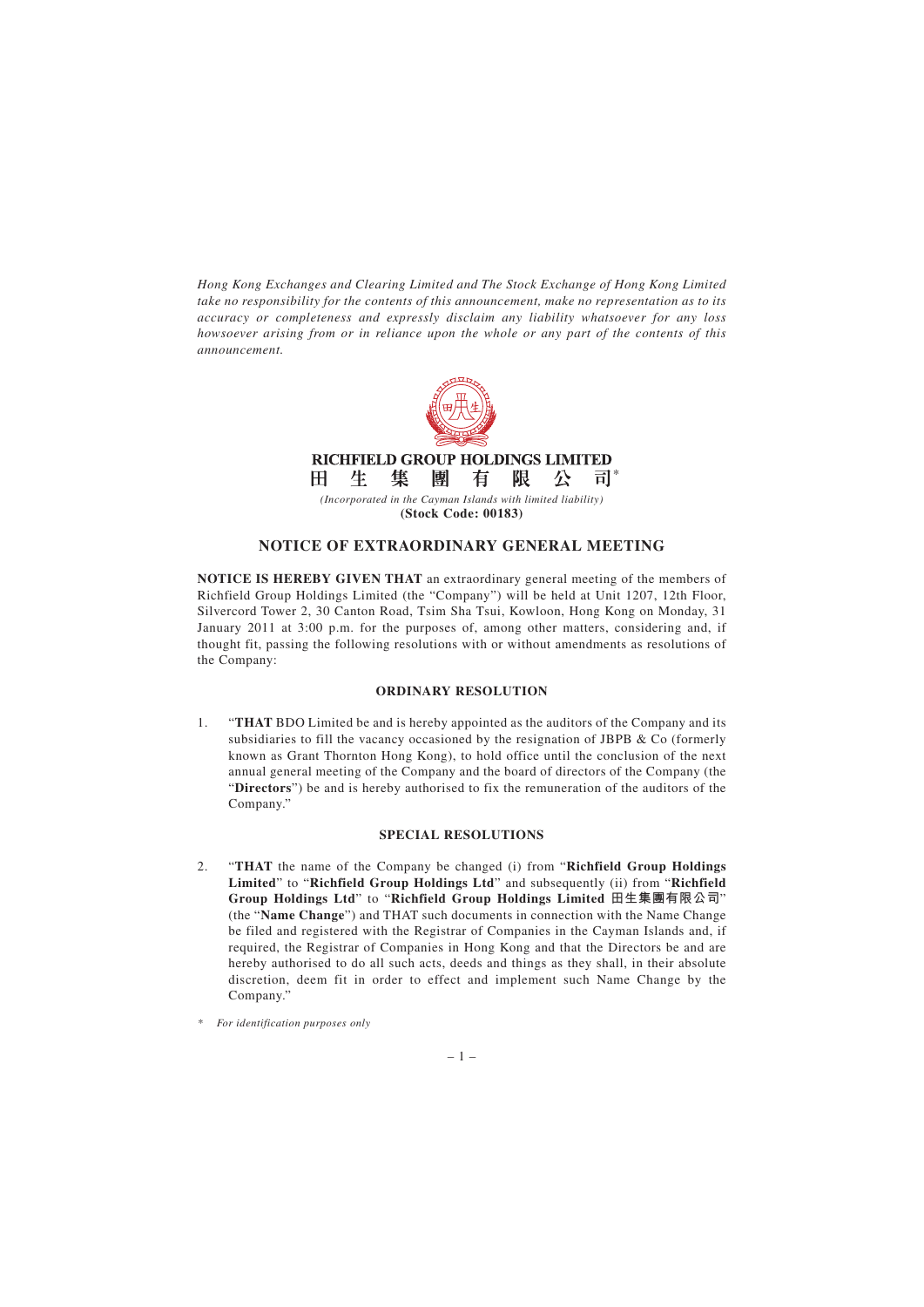- 3. (A) "**THAT** the articles of association (the "**Articles**") of the Company be and are hereby amended in the following manner:
	- (i) Article 155

By deleting the existing Article 155 in its entirety and substituting therefor the following:

- " $155.$  (1) At the annual general meeting or at a subsequent extraordinary general meeting in each year, the Members shall appoint an auditor to audit the accounts of the Company and such auditor shall hold office until the next annual general meeting. Such auditor may be a Member but no Director or officer or employee of the Company shall, during his continuance in office, be eligible to act as an auditor of the Company.
	- (2) The Members may, at any general meeting convened and held in accordance with these Articles, by special resolution remove the Auditor at any time before the expiration of his term of office and shall by ordinary resolution at that meeting appoint another Auditor in his stead for the remaining of his term."
- (ii) Article 158

By deleting the existing Article 158 in its entirety and substituting therefor the following:

"158. If the office of auditor becomes vacant by the resignation or death of the Auditor, or by his becoming incapable of acting by reason of illness or other disability at a time when his services are required, the Directors shall fill the vacancy and fix the remuneration of the Auditor so appointed."